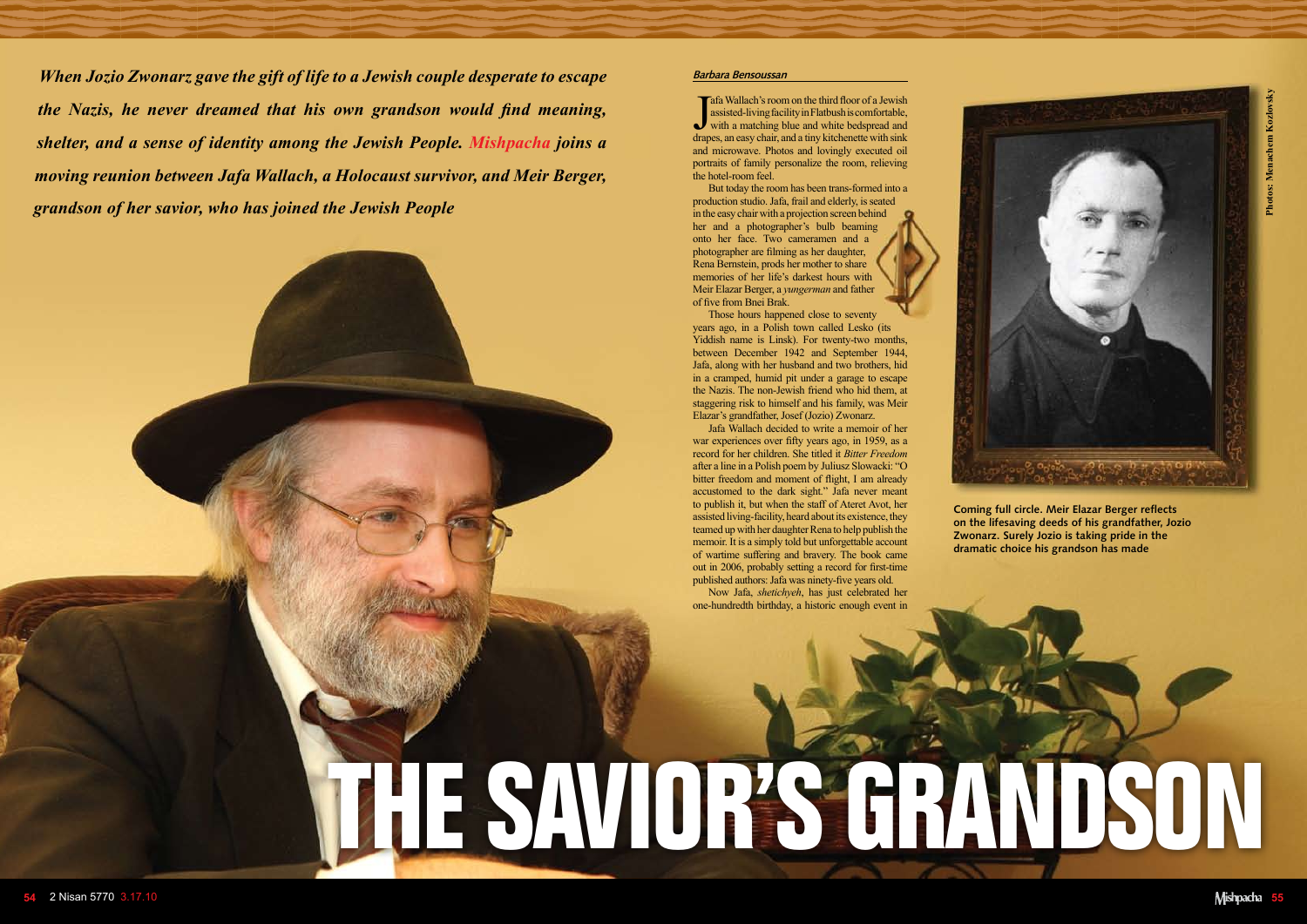

itself. In honor of the occasion, Meir has come all the way from Israel, accompanied by a film crew sent by his yeshivah, Yeshivat Netivot Olam. Inspired by two compelling and connected stories, the yeshivah has undertaken to produce a documentary about the extraordinary events that led both to the rescue of the Wallachs from the Nazis, and the journey of Meir Elazar from Polish university student to Bnei Brak *yungerman*.

Reuniting Two Families Jafa doesn't hear so well anymore; her daughter has to practically shout the questions at her.

Jafa takes a moment to answer. "He was a good friend," she says finally. "He gave us every scrap of food he had."

"Where did you hide during the war, Mom?" Rena asks.

Jafa doesn't seem to understand; perhaps all the cameras and lights are confusing her. Rena repeats the question, showing her mother a photo of the pit where she was hidden. Now she nods her head. Rena attempts to bring her further into the moment.

"Do you know who is sitting here in front of you, Mom?" she says loudly. Meir, sitting in a chair facing her, is smiling kindly; he has all the patience in the world. "You are telling this to *Jozio's* grandson," Rena practically shouts. "Can you tell us about Jozio?"

"He would be proud," Jafa says. "What he did was very good ... Jozio tried to do good during a very dangerous time, but it came out good. It will be worth it."

Rena probes deeper. "What was the worst time you remember?" she asks.

Jafa thinks some more. "The worst time — it was when we had no food," she says. "But Jozio always gave us. He didn't eat himself, but he would give us food. Every scrap he had."

Rewinding the Film To put things into context, we have to rewind the film, to go back over seventy years. The Germans invaded Poland in 1939, which led Dr. Natan Wallach, his wife Sabina (Jafa), and their baby daughter, Rena, to flee from their village near Sanok to nearby Lesko. Sanok was in German-occupied Poland, while Lesko was controlled by the Soviets.

Now Rena asks, "Mom, what do you think about Meir's conversion?"

"Already?" Jafa asks, confused.

"Yes, Mom, look at him!" Rena says. Meir, in his late thirties, has a short, graying beard, a black yarmulke, and at least four inches' worth of *peyos*. From his kind, scholarly-looking face, one might easily assume he was born Jewish. "Meir converted to Judaism!" "I am very proud," Jafa

pronounces. "It is not something easy to be done."

"What do you think Jozio would think?"

"Jozio is not alive." "No, Mom, but what would he think if he was alive?"

"Are you happy Meir came to see you, Mom?" Rena asks.

"I certainly am," she answers emphatically. She tells Meir, "I wish you luck. You should be successful in everything." At Rena's prompting, she adds: "I would like to thank you and your friends very much for coming."

Meir smiles. "I thank you more," he says sincerely.

Some of the area's Jews were deported by the Russians to Siberia in cattle cars, but the Wallachs and their families managed to evade the deportations. As the Germans approached their area in 1941, local Polish toughs persecuted Jews and instigated small-scale pogroms. Then the Germans arrived, forcing the Jews to register and wear armbands, and confiscating all their money, possessions, and food. Many began dying of hunger; the Wallachs slept in different places each night for protection. Fortunately, Dr. Wallach

**Inspired by two compelling and connected stories, the yeshivah has undertaken to produce a documentary about the extraordinary events that led both to the rescue of the Wallachs from the Nazis, and the journey of Meir Elazar**

was sometimes able to exchange his medical services for food.

The Wallachs, along with the remaining local Jews, were then drafted to work in a labor camp. They decided to send their fouryear-old daughter, Rena, into hiding, to protect her, and she was dragged away kicking and screaming by a kindly Polish couple, Magda and Janek, who lived in the forest far from German eyes. As the Gestapo began random shootings of Jews and deportations to concentration camps, the Wallachs took shelter with a friend, Jozio Zwonarz, a Hungarian-born mechanic whom Dr. Wallach had once treated for a severe burn. Jafa Wallach's two brothers joined them, and, desperate for a hiding place, the men began digging a pit under the garage, hoping more friends and family might join them. But then the terrible news arrived: every Jew in the village had been deported to concentration camps.

Fearing for their lives, Jafa, her husband, and two brothers descended into their pit under the garage in December 1942. Jozio was optimistic that the war could not last much longer. Obviously, he was sorely mistaken. His charges would remain underground for twenty-two months, until the liberation of Poland in 1944.

Life in the pit was torturous. Its inhabitants slept by day, while Jozio and his mechanics serviced Nazi vehicles. Often they heard the pounding of German soldiers' boots on the floor literally above their heads. (Jozio worked secretly with the Polish underground, and sabotaged many of the vehicles he presumably "repaired.") Insects, mice, and rats crawled around the space with them. Jozio smuggled what little food and water he could manage to his charges at night, which they would cook on a small hot plate that was connected to electric lines from the street outside. Trying to protect his wife Franka, Jozio told her nothing about what he was doing. But as time went by, and she noticed their scarce food continually disappearing from their pantry, she became suspicious and accused him of stealing it for another woman. Jozio was forced to tell her the



**syringes into the pit, but prevailed through the horror to build a new life**



**To all appearances, he seems a typical Bnei Brak resident. Meir Berger with his youngest child**



**" ... Jozio tried to do good during a very dangerous time, but it came out good. It will be worth it." — Jafa Wallach**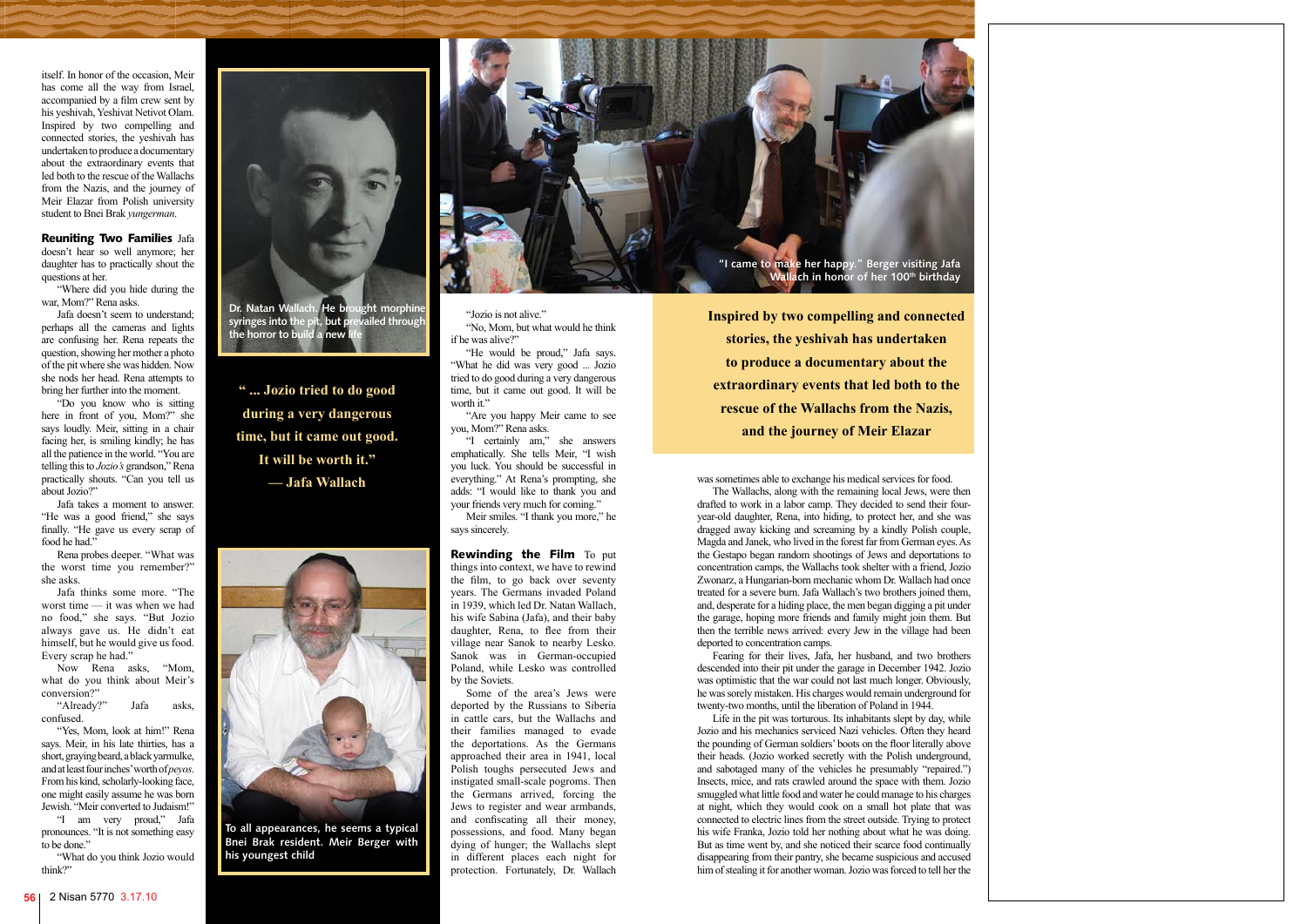truth, and to her credit, she became his accomplice.

At night, the occupants of the pit would waken and read to the light of a single bulb, or listen to a little radio, their moods fluctuating wildly depending on what news they heard. They made a chess set out of a potato. They were horribly, incessantly uncomfortable and malnourished. Dr. Wallach had brought syringes of morphine with him in case of dire necessity, and more than once they were tempted to put an end to their misery. Jafa, however, always prevailed on the men to desist. She was determined to be reunited with her daughter one day.

In August 1944, the Russians finally took back Lesko, following days of terrifying bombings that damaged the pit. The Wallachs left their hole, their legs so bloated and their muscles so atrophied they could barely walk. Jafa writes that her husband said "it was miraculous that we hadn't been blinded or crippled after so many months in the hole," but it nevertheless took months for their eyes to adapt to normal light and their legs to regain their former strength. After several weeks, Jafa Wallach managed to find Janek, and went with him to his home in the forest, unsure if her now six-year-old daughter would recognize her after two years of separation. But little Rena immediately cried out, "My mother, my mother!" and came running straight into her arms.

> **Skipping a Generation** Fast-forward the film now to 1991. As the former USSR began to disband, the Polish people began to taste new freedoms, among them the possibility of traveling to countries outside the Soviet orbit. Miloslaw Zwonarz, the grandson of Jozio and then a university student, was seized by a sense of wanderlust.

After the war, the Wallachs made their way to America, setting up house in Arverne, Queens, in 1947. Later, in 1963, they fulfilled their dream of moving to Israel (they returned to the US twentyeight years later). They continued to keep in touch with Jozio and Franka by letter. Jozio, the hero who deserved to be showered with honors, found himself shunned by many of his neighbors for his



role in saving Jews. He wrote to the Wallachs: "Neighbors have boycotted my workshop, and the few who come do not pay. Despite this, I am proud to have accomplished what I began. I apologize for the difficult time you had in the place where I hid you ... I meant to do good ... I hope we will one day find one another again. I kiss your hands."

The new Communist regime accused him of being a capitalist, and his wife was arrested and interned for months for having listened to holiday carols on the radio. Jozio was finally recognized by the Israelis and decorated with a medal from Yad Vashem in 1980, although Poland, at the time, had no diplomatic relations with Israel and he had to travel to Brussels to receive it. (The Wallachs wanted to travel to Brussels to join him, but Dr. Wallach had been terribly wounded in an accident and was unable to make the trip.) As time passed, Jozio retreated into himself, becoming taciturn and bitter. He died of cancer at age eighty in 1984.

He found a book about Judaism in a Polish library and began reading up on it. Already possessed of a thoughtful disposition, he was intrigued by what he read. "I was always looking for something," he says. "I used to think about things, and write my thoughts into a notebook. Then a simple Jew would say something that somehow summed up all my deep thoughts and said it ten times better, and it would blow me away."

"Lots of students at the time were getting visas to see the world," he told **Mishpacha**. As he contemplated where to go one afternoon, he found himself in front of the synagogue in Lesko. "Then and there, I decided I wanted to go see Israel," he says. "I wanted to be different, not just go to the US or Western Europe like many of the others. For me, Israel sounded like an exotic place, the way someone else might think of going to China."

Miloslaw had known that his grandfather had been honored by Israel for helping a Jewish family during the war, and that this family was living in Haifa. "My father and grandfather didn't speak about it much," he says. "My grandfather died when I was nine, shortly after receiving the medal. He'd done an extraordinary thing, but he wasn't appreciated for it, and he became very secluded and pessimistic. I remember how he used to hoard things, but he always kept some candy on hand to give to me.

"At the end of his life, he stopped taking good care of himself; he neglected his clothing, looking like a street person. It was even hard to imagine that this was a person who had saved people."

Miloslaw Zwonarz decided that if he went to Israel, he could begin by visiting the family his grandfather had saved during the war. He arrived at the Wallachs' home in Haifa and spent Shabbat

After that Shabbos, he says, he went out and cut off his long hair. He realized he had to "fess up" to his new friend, who never dreamed his Shabbos guest was anything other than a non-observant Jew. "I told him, 'I have to tell you something — you know, the way you first met me ... actually, it's much worse than you think!"

**Jozio, the hero who deserved to be showered with honors, found himself shunned by many of his neighbors for his role in saving Jews. He wrote to the Wallachs: "Neighbors have boycotted my workshop, and the few who come do not pay"** 

> enjoying their hospitality. Intrigued by this new land populated by Jews, he decided to stick around for awhile.

> "I was curious about Jews," he recounts. He seems modest and unassuming by nature, and we draw out his story little by little. "At that point, of course, I had no thoughts of ever becoming Jewish — it was too strange an idea. But I wondered why the whole world seemed to dislike them so much, and as I met Jewish people more and more, I saw they were very different from the caricatured stereotypes I had been exposed to. They were interesting people; I enjoyed being around them." Having been raised a Catholic, he says, he went to church a few times in those early years, "but then I just stopped going. Suddenly, I forgot about it."

> Miloslaw began to take on odd jobs here and there. "I was a foreign worker," he grins. He had no papers, no insurance, no family; he worked at falafel stands and cleaned rooms to keep body and soul together. While he had no particular connection to Judaism, he connected to Jewish warmth and *chesed*.

> "I found the Israeli people very friendly, very helpful," he says. "When I moved into a *dirah* in Tel Aviv, the people in the building saw there was a new guy moving in. They didn't know me, or anything about me, but nevertheless they brought me food, and asked if I needed help with anything." Never having encountered this sort of gratuitous helpfulness, he began to ask himself what produced it: "I needed to know the source of this kindness."

> After close to eight years of rootlessness, he says, he began feeling stirrings of a longing for something higher. "I was getting tired of the *chiloni* lifestyle," he says, "although at the time, I



didn't see much difference between Jews who were religious and Jews who weren't. You know, a non-Jew is more attuned to the commonalities between Jews than their differences. He sees that despite their outward differences, they share a perspective that is different from his."

Feeling that he needed time to think over the new ideas percolating in his mind, he decided to take a trip up into the Galil, to hike in the hills with a tent and give himself the chance to meditate, amid the silence of nature, about the direction his life was taking. He hadn't mentioned to anyone the thoughts he had been having: "I was very closed," he admits. "I didn't speak to anyone about what I was feeling, even as I was feeling a stronger and stronger *kesher*."

A few weeks prior to his trip, he was washing cars on a *moshav* when a religious Jew came in with his vehicle. "He looked at me, and I looked at him, and for some strange reason we felt a connection," Meir says. "He said to me, 'Somehow I think we're going to meet again,' and he left me with a phone number." When Meir came north, he decided to call the man, a Moroccan who lived in Tzfas. "He invited me for Shabbos," Meir says. "He has a big family, something like ten kids. I came in with my long hair, and everyone assumed I was a *chiloni* Jew. But that Shabbos impressed me deeply."

In fact, that Shabbos was when everything clicked into place in his mind. "After that, I decided without any doubt that I wanted to be Jewish," he says. Today, if you ask him why he became Jewish, his answer is unequivocal: "*Bayit Yehudi* — the Jewish home," he says. "The homes of *bnei Torah*."

He adds that he noticed that Jews do their *chesed* with an extra measure of kindness, always going the proverbial extra mile for others. "Look at the way we do *hachnassas orchim*," he points out. "After receiving the guest, you have to escort him out. It seems like a small thing. But it reflects a very big difference in mentality."

Meir decided to stay in Tzfas, casting around for something to do, some way to be involved with the Jewish community. There was an

**"Only the thought of my daughter kept us alive." The pit where the Wallachs hid during the war years. This photo was taken by their daughter Rina, shortly before the area was razed**